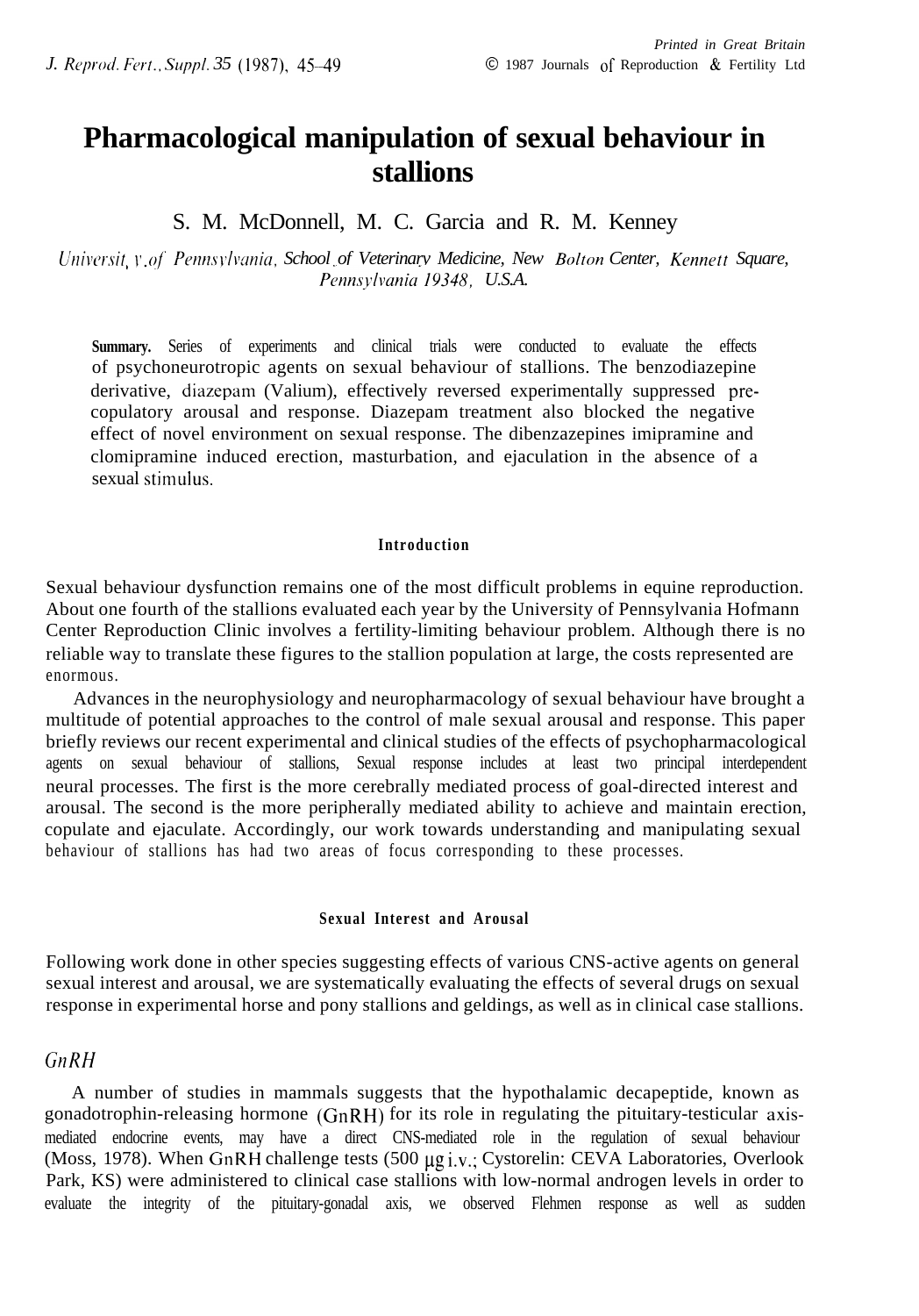improvement (subjectively assessed) in sexual interest and arousal. We conducted an experiment to evaluate the effects of synthetic GnRH (25  $\mu$ g s.c. every 3 h for 3 weeks; Cystorelin: CEVA Laboratories) on sexual behaviour of long-term pony geldings  $(N = 12)$  with or without androgen replacement (testosterone propionate,  $200 \mu g/kg$  every 48 h for 3 weeks; Sigma Chemical Company, St Louis, MO). Preliminary evaluation of performance in a series of sexual behaviour trials (4-min teasing exposure to an ovariectomized oestrogen-primed stimulus mare, 3 times per week, 2 weeks of baseline, 3 weeks of treatment, 3 weeks post-treatment) indicated a significant effect of GnRH treatment on olfactory investigation responses in geldings with androgen replacement. There were no significant effects of GnRH treatment on aggression, erection, or mounting responses.

# *Yohimhine*

Yohimbine, an indolealkylamine alkaloid similar to reserpine, is a centuries-old purported aphrodisiac which is currently under renewed scientific scrutiny for its effects on sexual behaviour. Work in rats has shown that this alpha-2 adrenergic receptor antagonist enhances sexual interest and arousal (Clark et al., 1984). However, similar effects have been difficult to demonstrate in other animal species or in man. In a preliminary experiment, we administered yohimbine  $(0.15 \text{mg/kg s.c. or}$ i.v. 1 S-20 min before sexual exposure; Sigma) or vehicle to long-term pony geldings  $(N = 12)$  with and without low level androgen replacement (testosterone propionate, 50 µg/kg s.c. 3 times/week at 16 h before a sexual behaviour test; Sigma). After intravenous yohimbine administration the animals exhibited moderately heightened general activity and excitability. Several bucked and frolicked on their way to and while in the sexual behaviour test pen. However, treatment had no apparent effects on precopulatory investigatory behaviour, aggressive responses, erection, mounting, or thrusting measured during standardized sexual behaviour trials (4-min teasing exposure to an ovariectomized oestrogen-primed stimulus mare, 3 times weekly for 2 weeks).

# *PCPA*

Parachlorophenylalanine. a CNS-active selective serotonin synthesis inhibitor has been shown to influence sexual behaviour in rats (Sachs & Dewsbury, 1971), cats (Ferguson  $et$  al., 1970), monkeys (Redmond et al., 197 l), and men (Sicuteri *et al.,* 1975). In a preliminary experimental trial, we administered PCPA (4 mg/kg i.m., twice/day for 1 week; Pfizer, Groton, CT) to a single pony stallion. This animal became extremely depressed and anorexic, and treatment was terminated. In spite of this adverse effect similar to that reported in cats and primates, sexual response (attention time, erection latency, erection time, mount frequency and olfactory investigation in weekly 4-min exposures to an ovariectomized oestrogen-primed stimulus mare) was greater than before treatment.

#### **Naloxone**

Endogenous opiate peptides have been implicated in an inhibitory role in regulation of sexual motivation. Several opiate antagonists have had facilitatory effects on male sexual arousal and response in some species (Sachs  $et al., 198 1$ ). In preliminary evaluation of two pony stallions, we have seen no effect of the opiate antagonist naloxone hydrochloride (4 mg i.v. 2 min before sexual exposure: Narcan. Dupont Pharmaceuticals, Manati, Puerto Rico) on sexual arousal or response in standardized 4-min teasing trials as above.

### **Benzodiazepines**

In the domestic stallion, considerable clinical evidence suggests that dysfunction may result from man-made experiences which inadvertently or by design inhibit sexual interest or arousal. Recent experimental findings confirm that inadequate sexual behaviour can result from negative experiences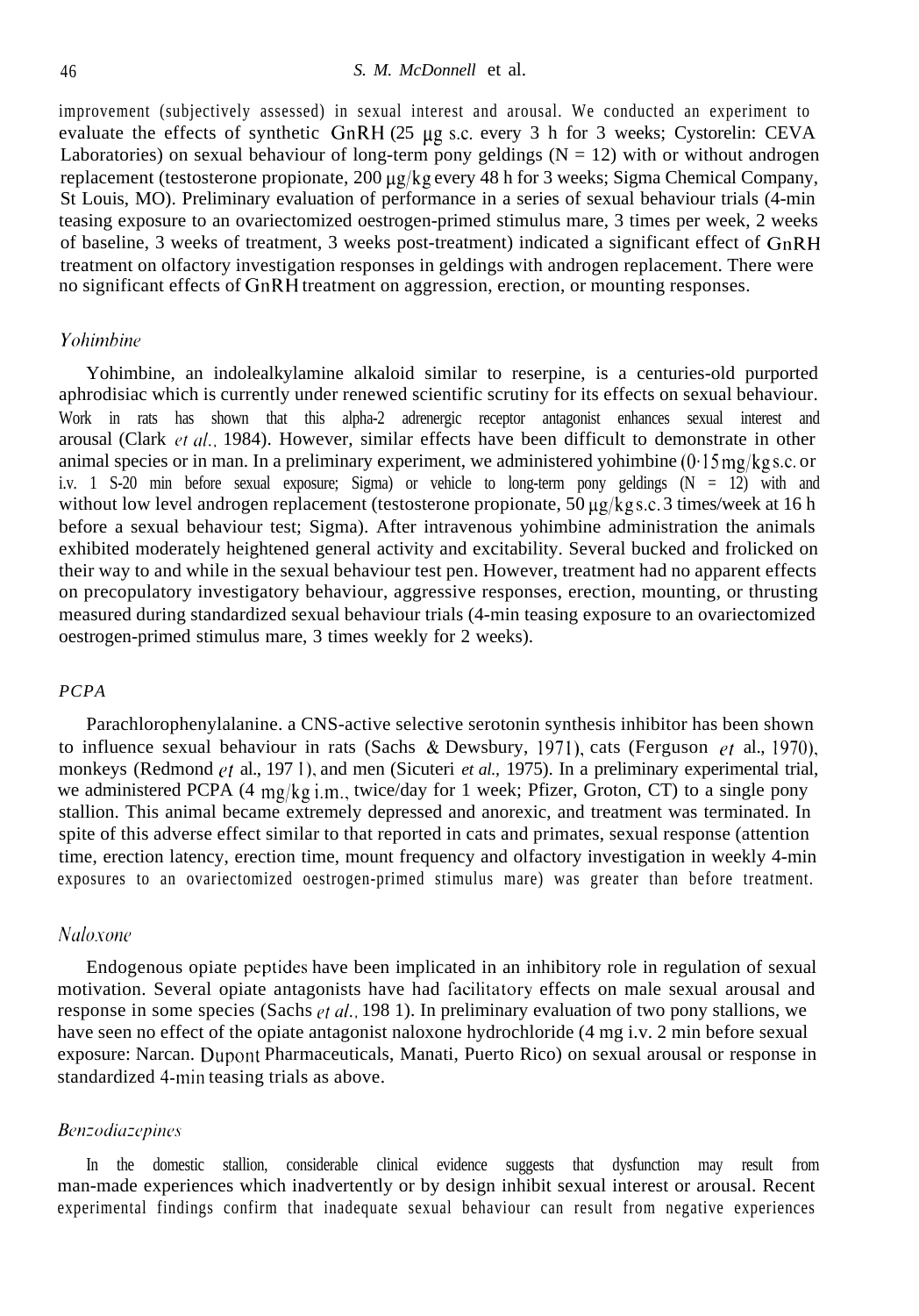similar to those encountered by domestic stallions (McDonnell *et al.,* 1985, 1986; McDonnell, 1985). Therefore, a considerable portion of our work towards pharmacological manipulation of sexual behaviour in stallions has focussed on agents known to reverse or block the effects of negative experience on goal-directed behaviour. The benzodiazepines, or minor tranquilizers, have distinct anxiolytic or antidepressant effects at dose levels which do not impair ongoing motor or goal-directed behaviour. They reverse or block negative experience suppression of goal-directed behaviour. Among the benzodiazepine derivatives, diazepam (Valium) remains the most intensively studied for its ability to attenuate effects of negative experience. We have studied the effects of diazepam on several types of experimentally-induced sexual suppression in stallions, as well as on a small number of spontaneously 'inhibited' clinical case stallions.

One type of experience-related sexual suppression that we have successfully modelled in the stallion is 'response-contingent aversive conditioning'. This paradigm involves direct punishment alone or in combination with negative reinforcement of sexual interest, arousal, or response. This results in a rapid, nearly complete suppression of sexual response. Using the appropriate contingencies it is possible to model specific variations of this type of suppression, including mare- or situation-specific suppression similar to that reported in clinical cases with spontaneous dysfunction. Conditioned as well as direct aversive stimuli are effective in suppressing response. In all variations of response-contingent aversive suppression that we have modelled, diazepam  $(0.05 \text{ mg/kg}$  slow iv., 5-7 min before sexual exposure; Valium, Hoffmann-LaRoche, Nutley, NJ) has effectively reversed or blocked the suppression. For example, stallions that showed no interest in the stimulus after aversive conditioning returned to normal sexual behaviour when given diazepam, while saline-treated controls remained suppressed. In addition, the administration of diazepam during the aversive conditioning procedures appeared to delay the ensuing suppression. In several clinical case stallions with spontaneous dysfunction that may have been related to negative experience, diazepam treatment has been judged by clinicians to be one of the key factors in the successful retraining. These clinical cases have included shy, novice breeding stallions, experienced natural service breeding stallions with apparent aversion to collection by artificial vagina, and stallions that exhibit normal arousal and mounting but suddenly dismount before ejaculation.

#### **Erection and Ejaculation**

Several vasoactive or neuromyotropic agents have been used to facilitate erection and ejaculation, principally to enhance smooth muscle activity in the reproductive tract. Several beta-antagonists, prostaglandins and oxytocin have been administered to stallions, with inconsistent results. We have completed preliminary studies of agents with both central and peripheral effects on neurotransmission.

### **Dibenzazepines**

The tricyclic antidepressants have been implicated in effecting changes in erection and ejaculation. Human patients taking tricyclic antidepressants for manic-depressive or obsessive-compulsive personality disorders have reported both disturbance and facilitation of libido, erection and ejaculation (Quirk & Einarson, 1982; McLean *et* al., 1983; Beeley, 1984). Despite inconsistency of effects and poorly understood mechanism of action, these drugs have been used to treat retrograde ejaculation (Brookes et al., 1980) and premature ejaculation (Mitchell & Popkin, 1983).

We have studied the effects of imipramine on sexual behaviour in horses. Imipramine was administered to 5 male horses (400-500 kg body wt): one was an inexperienced young stallion, two were mature normal breeding stallions, one was a 5-year-old stallion with erection and ejaculatory dysfunction, and one a long-term castrated male horse. Oral treatment (100-600 mg, twice/day; imipramine hydrochloride: Rugby Laboratories, Rockville Centre, Long Island, NY) led to frequent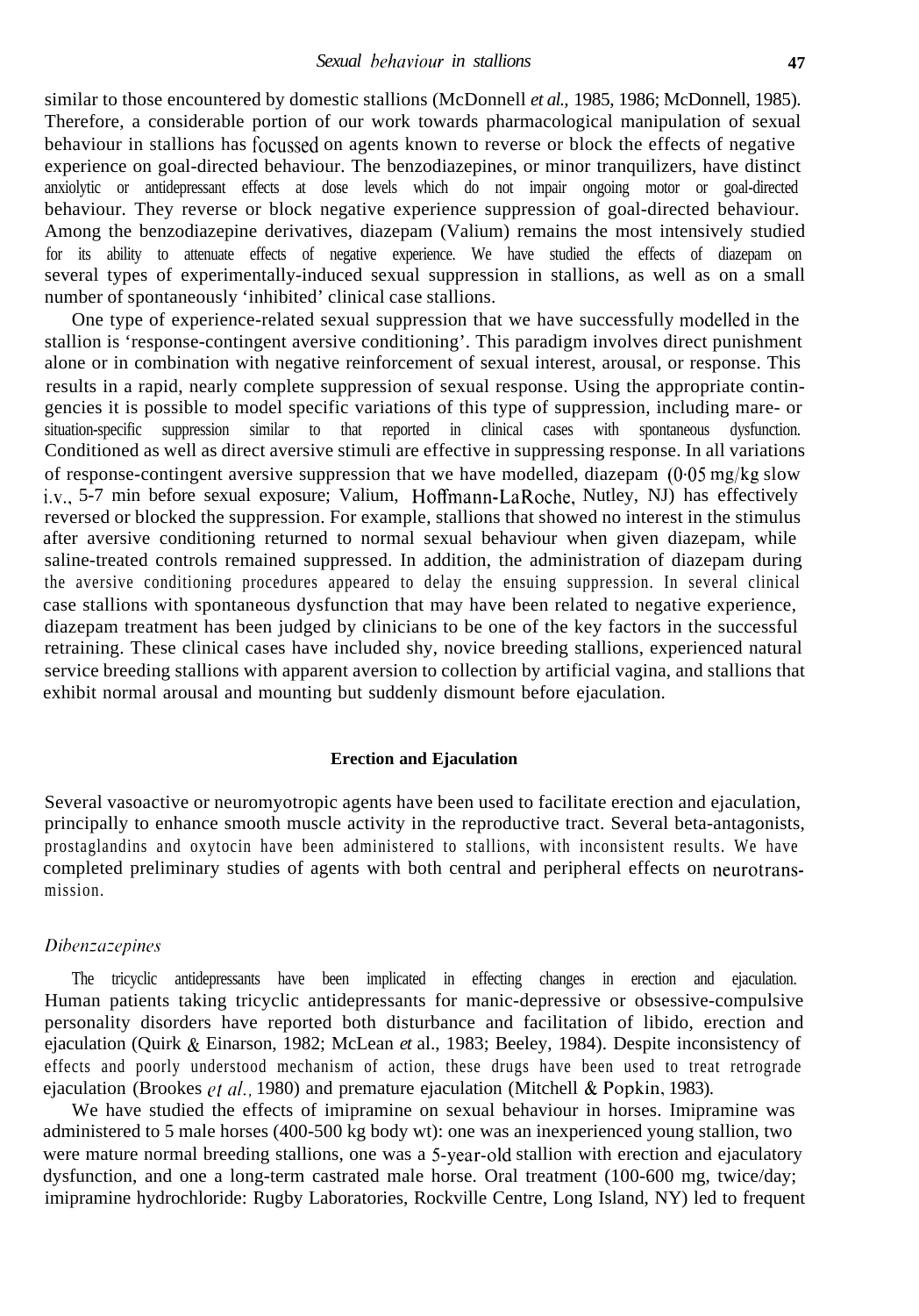#### *4 8 S. M. Mc~Donnell* et al.

erection and masturbation while at rest in the stall in a non-sexual context. Intravenous treatment, over a range of doses  $(50-1000 \text{ mg})$ , imipramine hydrochloride in sterile water; Sigma), similarly induced erection and masturbation in all animals. Typically, erection occurred within 10 min after injection, and the erection and masturbation continued intermittently for 1-2 h. These erections proceeded as during sexual excitement to a normal firmness and eventual engorgement of the glans penis. Two stallions ejaculated while masturbating. Mild ataxia and drowsiness appeared at the higher doses, but the animals remained responsive to auditory, visual and tactile stimuli. Erection and masturbation were often interrupted by activities about the barn or the approach of the handler, suggesting cortical inhibitory control of the erection. When tested in a sexual context, the two mature breeding stallions mated normally immediately after i.v. treatment (500 mg). The 5-year-old stallion, which had not ejaculated over several months of breeding attempts, spontaneously ejaculated after i.v. imipramine treatment. Subsequently, this stallion has ejaculated during copulation while **on** low dose oral (100 mg twice/day) imipramine treatment. Plasma total androgens increased during treatment in these stallions. The long-term castrate showed erection and masturbation after i.v. imipramine treatment, suggesting that the effect of imipramine is not testosterone-dependent. Prolonged imipramine treatment (6 months, 100 mg orally twice/day and intermittent i.v. injection) had no adverse effects on thyroid and adrenal function or serum chemistry and haemogram.

Preliminary trials have been conducted using the closely related tricyclic compound, clomipramine. Oral clomipramine treatment (100-600 mg twice/day) resulted in frequent erection and masturbation in the stall, with no adverse effects on thyroid and adrenal function or serum chemistry and haemogram.

We observed consistently positive effects of imipramine and clomipramine on erection and ejaculation in the horses studied. These penis drop and erection responses were clearly not an automatic peripheral neurovascular response, as they were under cortically-mediated inhibitory control. The erection and masturbation responses seemed to occur within the context of a general sexual motivational state induced by the drug treatment.

#### **Discussion**

As we learn more about the physiology and pharmacology of sexual behaviour it is becoming increasingly apparent that a variety of agents will emerge as aids to therapy. Some of these drugs may generally enhance sexual arousal, but many may have rather specific effects on one or a cluster of sexual responses. To treat sexual behaviour dysfunction in stallions effectively we must continue to work towards diagnosis of the specific nature of the dysfunction and accordingly select an appropriate agent or combination of agents for therapy. In this process, traditional evaluation and behavioural retraining procedures will remain the most important part of the overall therapeutic strategy.

Although most of our recent work follows similar work in other species, we view the stallion as an excellent model for study of human sexual behaviour and dysfunction, including pharmacological manipulation. Stallions, like primates, are single-mount, multiple-thrust ejaculators, with the musculocavernous penis being similar to that of man. In addition, the effects of experience on stallion sexual response closely resemble purported effects of experience in men. For these reasons, we believe that work in the stallion may lead the way to better understanding of the control of male sexual behaviour in mammals in general.

We thank Mrs A. Riggs, Mr A. Berry, Hamilton Research Laboratory, Mrs Laura Thorn, Hoffmann-LaRoche, CEVA Laboratories and Pfizer for financial support; and Nancy Diehl, Karen Heaps and Alexandra Stockwell for help with portions of this work.